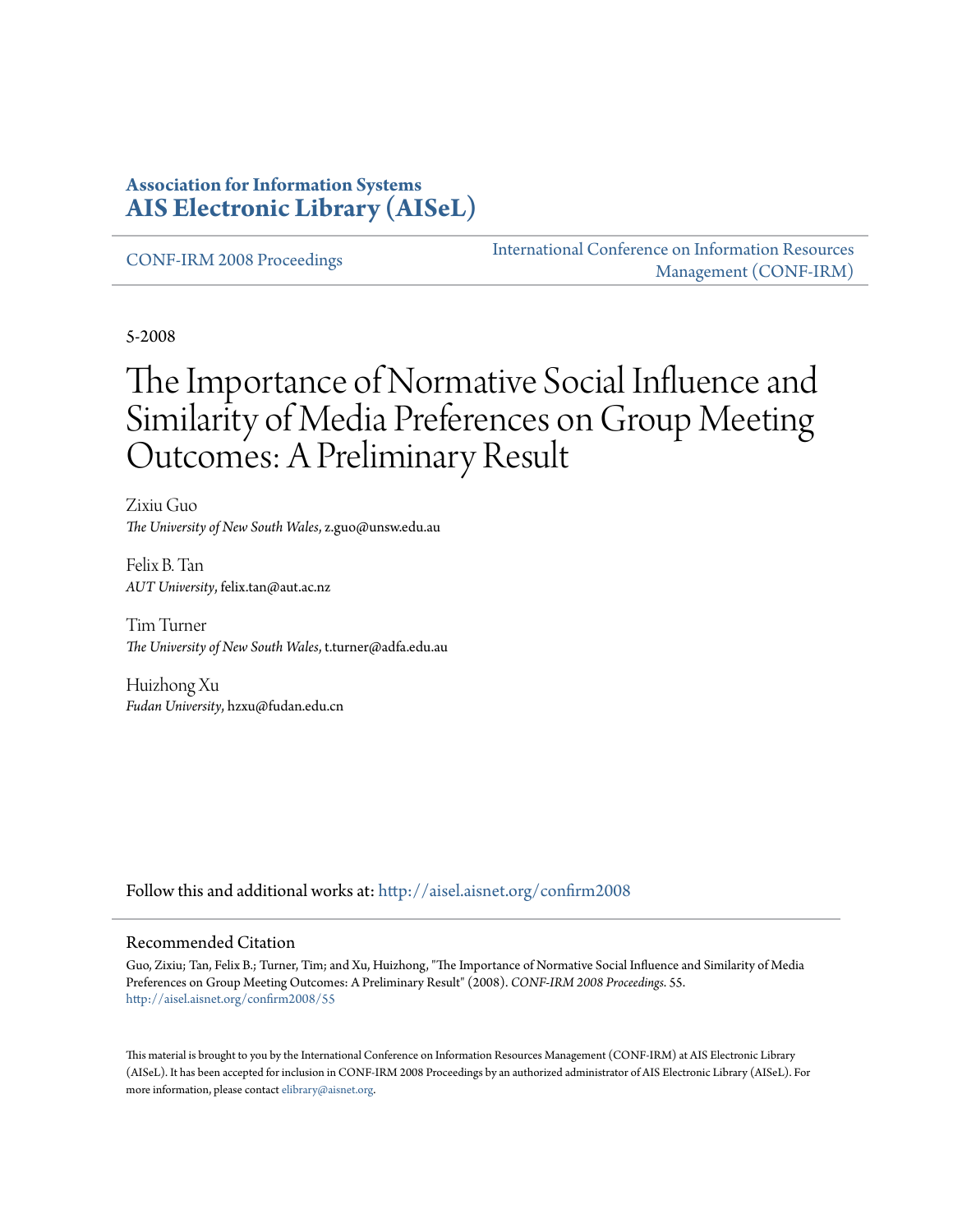## **80F. The Importance of Normative Social Influence and Similarity of Media Preferences on Group Meeting Outcomes: A Preliminary Result**

Zixiu Guo The University of New South Wales z.guo@unsw.edu.au

Felix B. Tan AUT University felix.tan@aut.ac.nz

Tim Turner ADFA@ The University of New South Wales tim.turner@adfa.edu.au

Huizhong Xu Fudan University hzxu@fudan.edu.cn

#### *Abstract*

Motivated by a desire to extend the Social Influence Model of Technology Use, this paper empirically examines the impact of normative social influence on group media preference patterns and group meeting outcomes in a setting where established groups voluntarily used various communication media over a three-month software development project period. The overall results suggest that conformity to group norms is positively associated with increased similarity of group media preferences, which in turn is positively associated with increased group meeting outcomes. The paper concludes with a discussion of the importance and implications of understanding normative social influence on technology use and meeting outcomes.

#### *Keywords:*

Normative social influence, group cohesion, similarity of group media preference, group meeting outcomes

#### **1.Introduction**

More than a decade ago, Fulk and her colleagues (Fulk, Schmitz, & Steinfield, 1990; Fulk, Steinfield, Schmitz, & Power, 1987) developed "The Social Influence Model of Technology Use" to explain the accumulating body of anomalous findings in media richness theory, especially for the new communication technologies. Drawing on premises from Social Information Processing (SIP) Theory (Salancik & Pfeffer, 1978), Social Learning Theory (Bandura, 1986), and Symbolic Interactionism (Mead, 1934), the social influence model posits that social forces such as work group norms, and co-workers' and supervisors' attitudes and behaviors will influence individuals' perceptions and choices of new media. It focuses on the role of social information in order to explain media usage patterns. Social influence, such as management's and co-workers' attitudes and behavior, can positively or negatively influence individuals' media attitudes and choice. Even media richness, which is considered to be an objective variable in media richness theory, is viewed as a perception that can vary and be influenced by social factors. The net effect is to produce "a similar pattern of media attitude and use behavior within groups, even across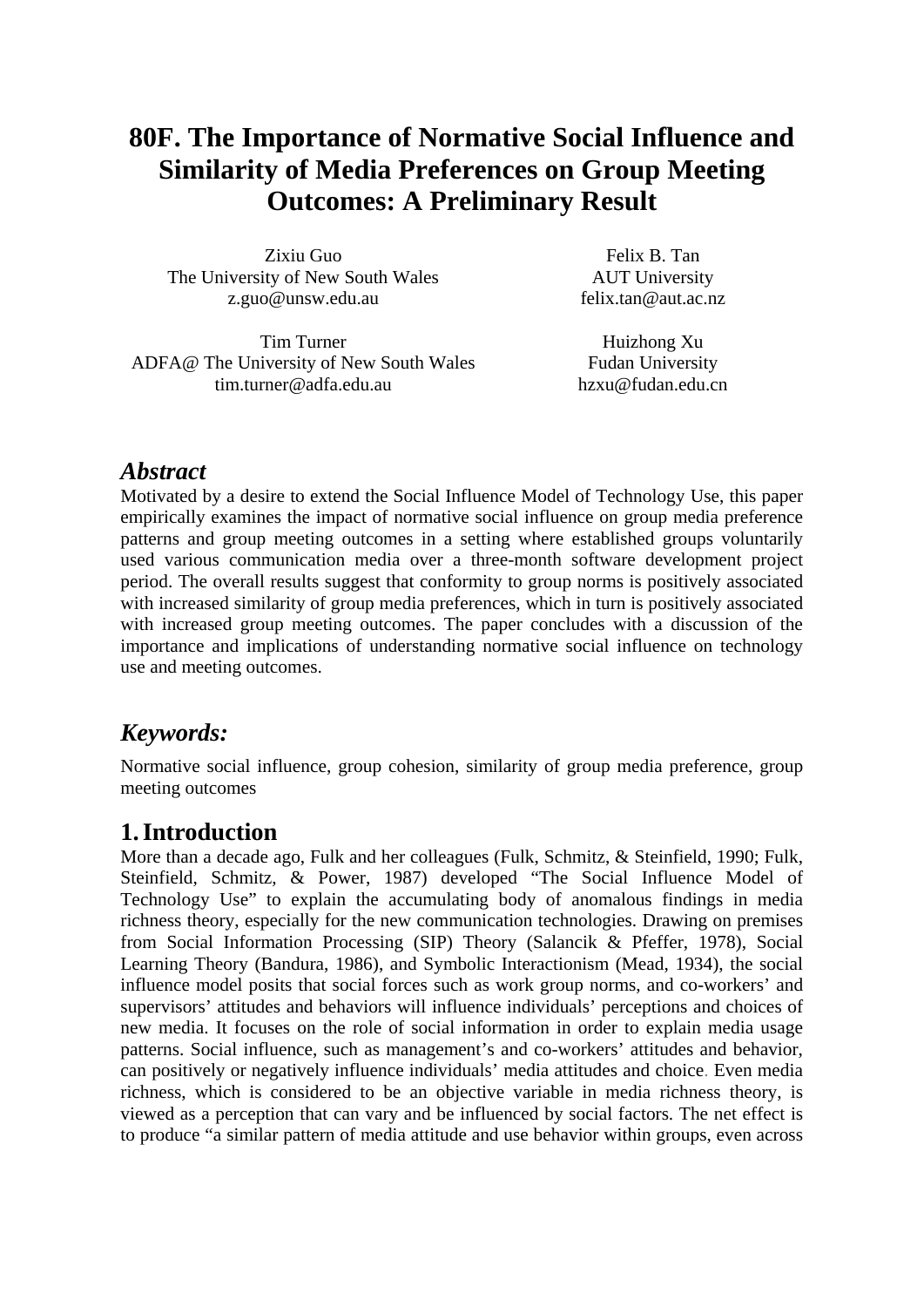tasks with different communication requirements," and "different patterns of media usage across groups" (Fulk et al., 1987, p542-543).

While the social influence model of technology use has found empirical support, with perceptions and use of email being influenced by variables such as co-workers' perceptions of and use of the medium (Fulk, 1993; Fulk & Boyd, 1991; Schmitz & Fulk, 1991; Soe & Markus, 1993; Webster & Trevino, 1995), there are some issues arising from this model. Four types of characteristics of social influence on both media perceptions and media uses have been considered in this model: (1) direct statements by co-workers in the workplace; (2) vicarious learning; (3) norms for how media should be evaluated and used; and (4) social definitions of rationality. Their reasoning implies that the social environment has two general effects: first, the context may make certain information or aspects of the situation salient, thereby influencing perception and interpretation (Taylor & Fiske, 1978); second, there may be a direct construction of meaning through exposure to the expressed attitudes of others (Festinger, 1954). Both of these contextual effects are likely to occur when informational cues act to make particular features of the task salient and when there is consistency among the cues received (O'Reilly III & Caldwell, 1985). Under these circumstances, that are saliency and consistency of cues, there are actually two different mechanisms, informational social influence and normative social influence, accounting for effects of context or the environment on individual behavior (Moscovici, 1976; Pfeffer, 1982). However, previous investigations of the social influence on media choice have concentrated almost exclusively on informational social influence and ignored the impacts of normative social influence. Although Fulk (1993) and Yoo et al. (2001) argue that members' attraction to the group, called group cohesion, influences work group technology attitudes, social presence, task participation, and group consensus, overall this premise, as articulated in relation to normative social influence, has not been discussed explicitly. This creates a void in the literature. There is, therefore, a need to examine the impacts of normative social influence on media perception and choice.

In addition, our research intends to address two criticisms of extant small group research. First, it has been argued that the use of ad hoc groups created specifically for laboratory experiments—common in much group research—can bias research findings with respect to the relationship of system use and outcomes. This suggests that the use of established groups faced with familiar tasks would be critical in obtaining results that may generalize to typical work settings. Second, most research on the effects of CMC use has been performed in controlled settings, and many use the method of comparing results when groups meet with and without the technology. This feature has deviated from actual work conditions, where information technology is used as a supplement to, rather than a substitute for, other modes of interaction. Straus (1997) found that interacting by CMC alone is inappropriate for both the instrumental and expressive functions of small groups, particularly when performing tasks that require consensus.

This study examines how similar group media preference behavior is formulated and how such similarity of group media preference impacts group meeting outcomes. This study will go beyond prior research by incorporating two methodological concerns mentioned above into its research design - using established groups facing meaningful tasks, communicating via all media available within groups, and collecting data at the end of a three-month software development group project. This results reported in this paper is derived from our pilot study. The next section illustrates our research framework. Then we discuss relevant theoretical perspectives and lay out our research hypotheses. This is followed by a brief description of the research methods. Next, the data analysis results are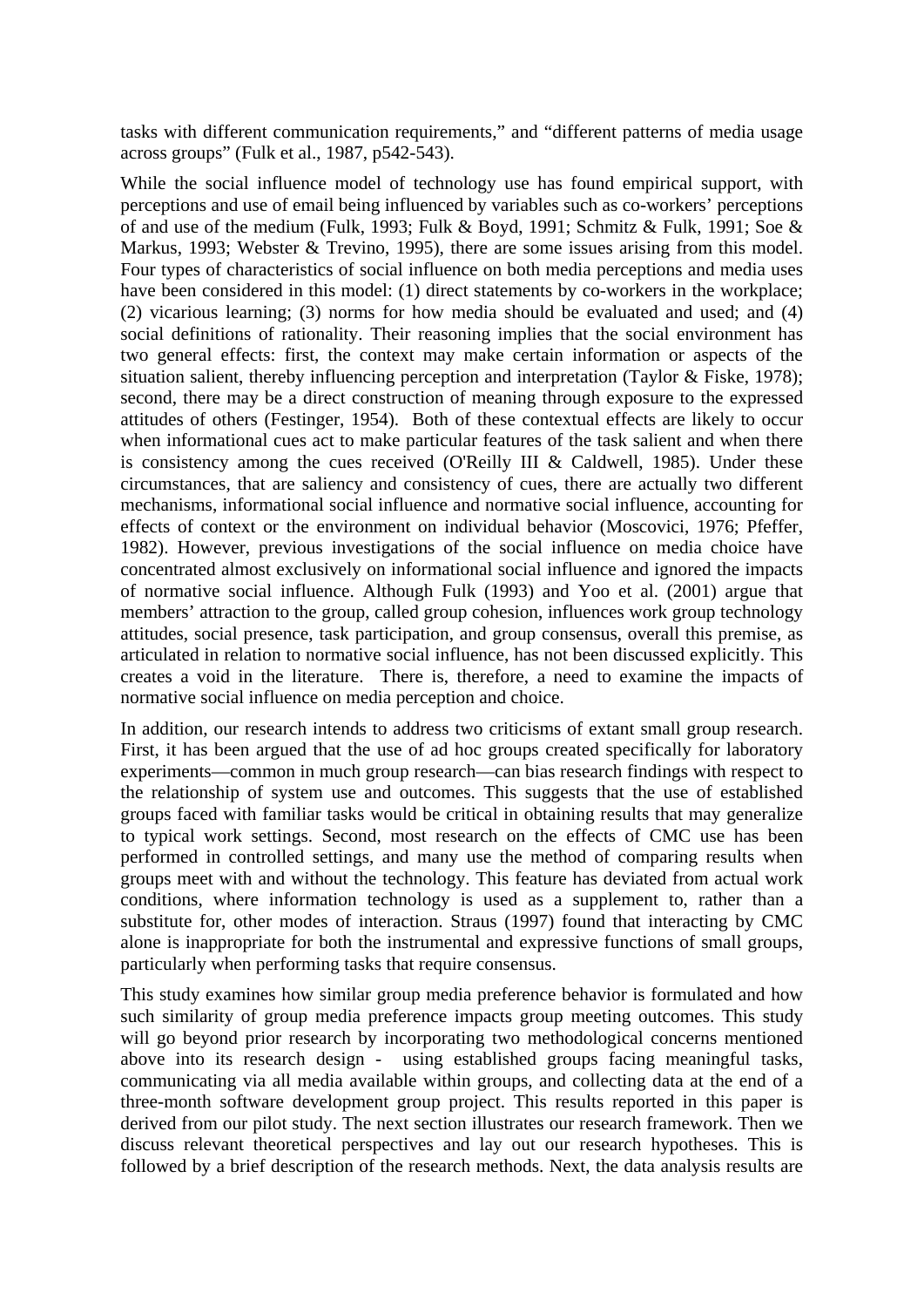reported. Finally, the paper concludes with a discussion that focuses on interpreting the results and on examining the theoretical and practical implications of the study.

#### **2. Research Framework**

Figure 1 depicts our research model. It suggests that, as group members interact with each other, they will develop perceptions about the medium with which they are working. Such interaction will also influence the way group members communicate with each other. Ultimately, such interaction processes will have an impact on group meeting outcomes.

There are two theoretical perspectives relevant to the above framework. The first one focuses on the social influence process on individuals' attitudes and behaviors. The second one extends the social impact of group norms on individual behavior to group meeting outcomes. The discussion below develops these perspectives further.



**Figure 1:** Research Model

#### **3. Theoretical Foundation and Hypotheses Development**

#### **3.1 Normative Social Influence and Similarity of Group Media Preferences**

According to Deutsch and Gerard (1955), normative social influence is defined as "an influence to conform with the positive expectations of another" (p.303). Normative social influence is formed based on the pressure or sanctions applied by group members to produce conformity in terms of attitude and behaviour. An individual complies with group norms, and in turn, he or she achieves membership and the social support that such membership affords, as well as goal attainment that can occur only through group actions or group membership. It can be strengthened by cohesion which serves to attract group members. The evidence for the impact of normative social influence on individual attitudes and behavior is substantial, ranging from the early study of Festinger et al. (1952) and Kaplan and Miller (1987) to more recent empirical tests in CMC systems (Lee & Nass, 2002; Postmes, Spears, & Lea, 2000).

Because normative social influence will affect individual beliefs about the nature of jobs and work, about what attitudes are appropriate, and indeed, about how people ought to behave (Pfeffer, 1982), we would expect that media choice behavior would be constrained by each individual's existing socially-constructed "how to's" for interaction with other individuals in the group. Within workgroups, there may emerge a consensus about what are the important features of the work environment regarding media choice; in this manner, group members may act to make salient certain aspects of media choice and downplay others (O'Reilly III & Caldwell, 1985). This may lead to media being preferred similarly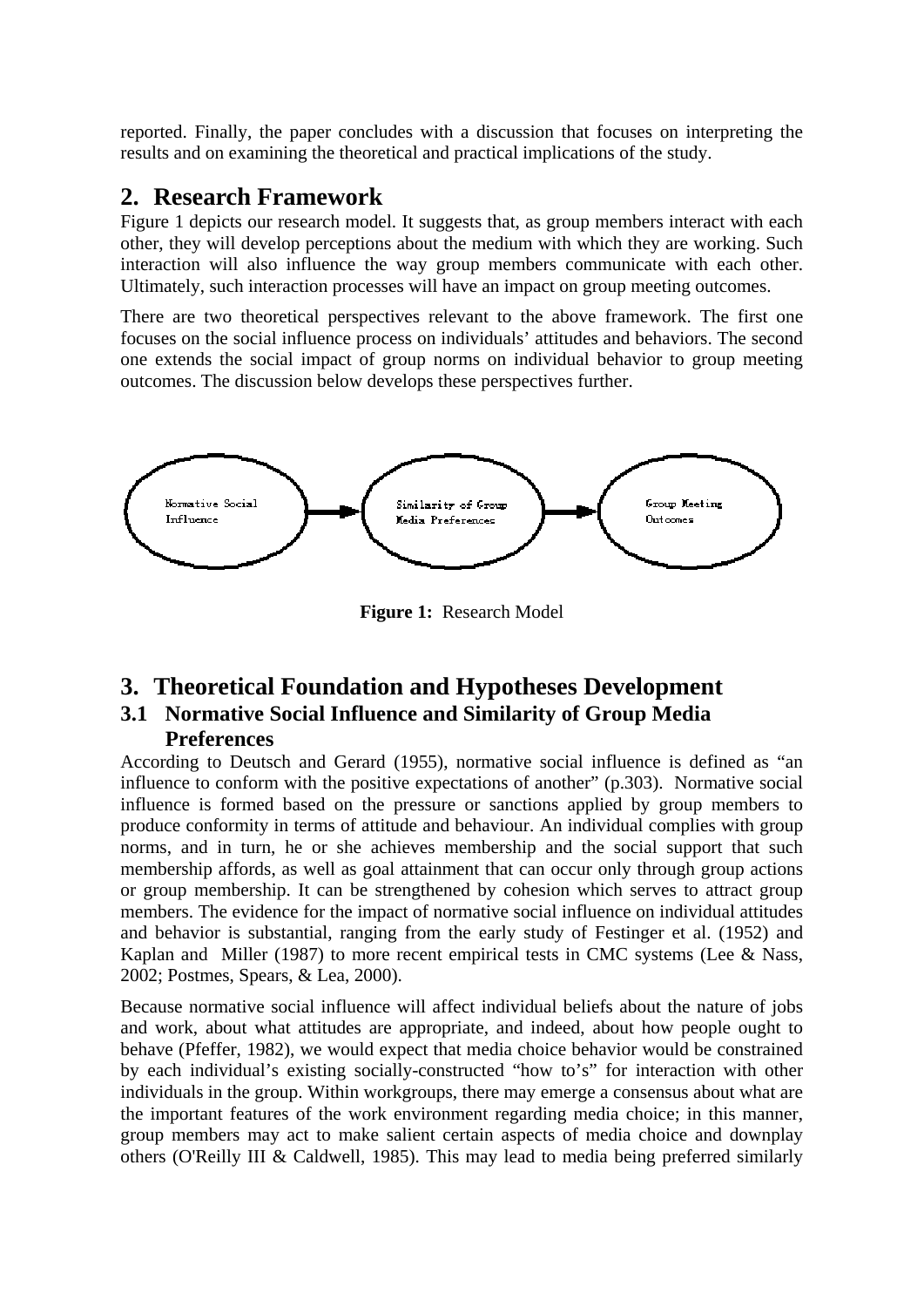within groups and differently across groups. In other words, conformity to group norms may lead to similar media preferences within groups and different across groups.

One index of this conformity pressure may be group cohesion (O'Reilly III & Caldwell, 1985). Group cohesion is defined as "members' attraction to the group" (Hogg, 1992, p.30). In Social Information Processing terms (Salancik & Pfeffer, 1978), this pressure for conformity may reduce the variance in members' views and result in greater consistency of attitudes and behaviors. Hence, this study uses group cohesion as the surrogate measure of normative social influence.

Researchers have frequently considered group cohesion to be an important component of group process and performance (Gully, Devine, & Whitney, 1995). Festinger et al (1952) found that highly cohesive groups exerted more pressure on members towards compliance with group norms than did less cohesive groups. Yoo et al. (2001) found that group cohesion has a significantly greater influence on social presence and task participation than media condition. We argue that the desirability to maintain their membership in the group calls attention to the potential willingness of the individual to respond to group communication norms, which would lead to similar media preferences within groups. Such similarity can be strengthened by cohesion that serves to attract group members. Accordingly,

Hypothesis 1: A higher level of group cohesion will be positively associated with increased similarity of group media preferences.

#### **3.2 Similarity of Group Media Preferences and Group Meeting Outcomes**

Fulk et al. (1991) argue that the study of the consequence of media choice could have an additional benefit of helping to answer the question of why study media choice. This paper goes beyond prior studies and examines the impact of the similarity of group media preferences on group meeting outcomes.

Groups exert pressure on individuals to conform to central attitudes and behaviors with norms acting as a mechanism to produce a homogeneity of values (Santee & Jackson, 1977). The higher the pressure for conformity, the greater the consistency of attitudes and behaviors, and the higher the satisfaction with job outcomes (O'Reilly III & Caldwell, 1985). Postmes and Lea (2000) demonstrated that the pressure to conform found in groups is a mechanism that, in most situations, regulates group interactions productively and which facilitates group performance. Based on Festinger's social comparison theory (Festinger, 1954), Paulus and Dzindolet (1993) found that group members tend to compare with others to reduce uncertainty about their abilities and opinions. They were motivated to match their performance with that of others and such matching process stimulated groups to reach fairly high levels of performance.

Consensus forms the basis of normative regulation of behavior and thereby sets the standard of, and expectations for, group members' behavior (Postmes & Lea, 2000). Thus, it seems reasonable to expect that groups that emerge with highly similar preferred media for communication will be more productive than groups with less similar preferred media for communication. Accordingly,

H2: A higher level of similarity of group media preference will be positively associated with a higher level of group meeting outcomes.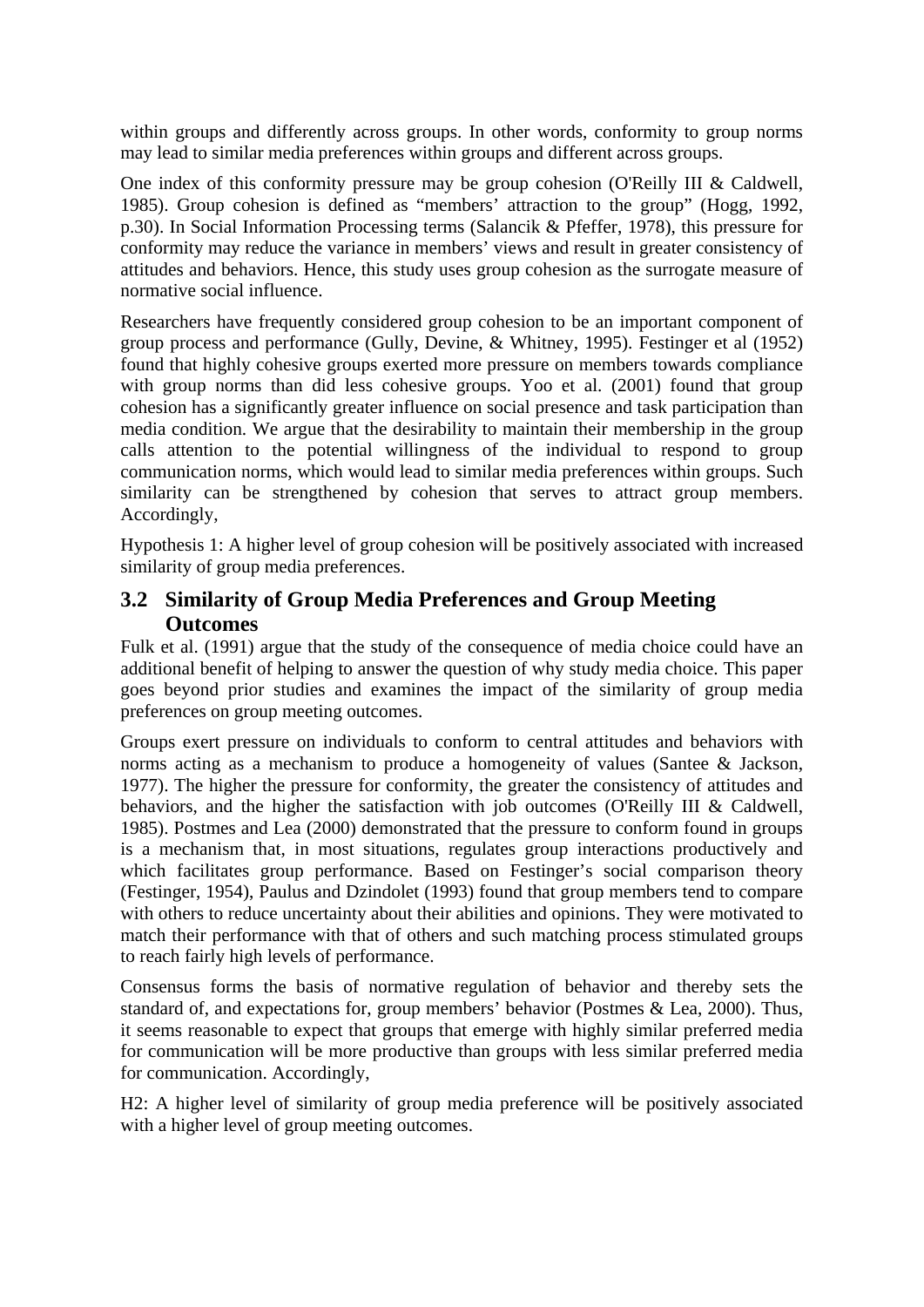### **4. Research Method**

In order to address the design issues discussed earlier, our research involved 33 established groups working on a meaningful software development project with all available communication media over a three-month period.

#### **4.1 Samples and Data Collection**

The subjects for the study were 165 first year postgraduate students taking classes in Information System courses at the time of this study. Each student was administratively assigned to a team of five that remained fixed for the one-semester (three-month) duration of this study. The project involved the first three phases of a computerised hotel information system development: requirement specification, feasibility analysis, and logical design. Since students performed the same project, the potential influence of the complexity of the project was removed. A questionnaire was administered in paper format at the end of the semester. The students were instructed to respond to all survey items with respect to their fixed team for the semester. Among the 165 participants, 69% were male, and over 65% of them aged 21-29. The average team working experience was 3.7 years.

The latent constructs used in this study were all measured using the individual member perceptions of the respective group activities. Data were then averaged across group members before testing group-level hypotheses.

#### **4.2 Measures**

We used items that had been validated in prior research. The constructs "group cohesion" and "group meeting outcomes" were measured with reflective items while the construct "similarity of group media preference" was measured with formative items. For reflective items, all items were viewed as parallel measures capturing the same construct of interest (Chin, 1998). In the case of formative measures, all item measures can be independent of one another since they are viewed as items that create the "emerging factor" (Chin, 1998).

Measures of group cohesion were borrowed from Evans and Jarvis' (1986) Group Attitude Scale (GAS). Group meeting outcomes are a composite construct that include group decision quality (Gouran, Brown, & Henry, 1978), decision process satisfaction, and decision satisfaction (Green & Taber, 1980). All these measures were phrased as questions on a seven-point Likert scales, from  $1 =$  strongly disagree to  $7 =$  strongly agree.

Similarity of group media preferences was measured formatively using the following available media options: face-to-face, telephone, email, Short Messaging Service (SMS), and Instant Messaging (IM). In order to measure similarity of preferences for each of these media at group level, we firstly asked all respondents to specify their rankings of preferred media when they communicate with their group members and instructors to accomplish each of the eight communication activities that were used to communicate with their group members and their instructors. These communication activities were originally developed by D'Ambra and Rice (1994) to capture daily organizational communication activities and have been used in previous media studies (e.g., Guo, 2002; Rice, D'Ambra, & More, 1998) and have been rephrased to fit the university context. For each communication task, media preference was generated by asking participants to choose from the most preferred medium to the least preferred medium on a 5-point equal interval scale ranging from 1=least preferred medium to 5= most preferred medium (Straub & Karahanna, 1998; Straub, 1994). Thus the higher the number, the more likely the medium was to be chosen. Next, following the procedures of Wagner et al. (1984), for each medium, we used the Euclidean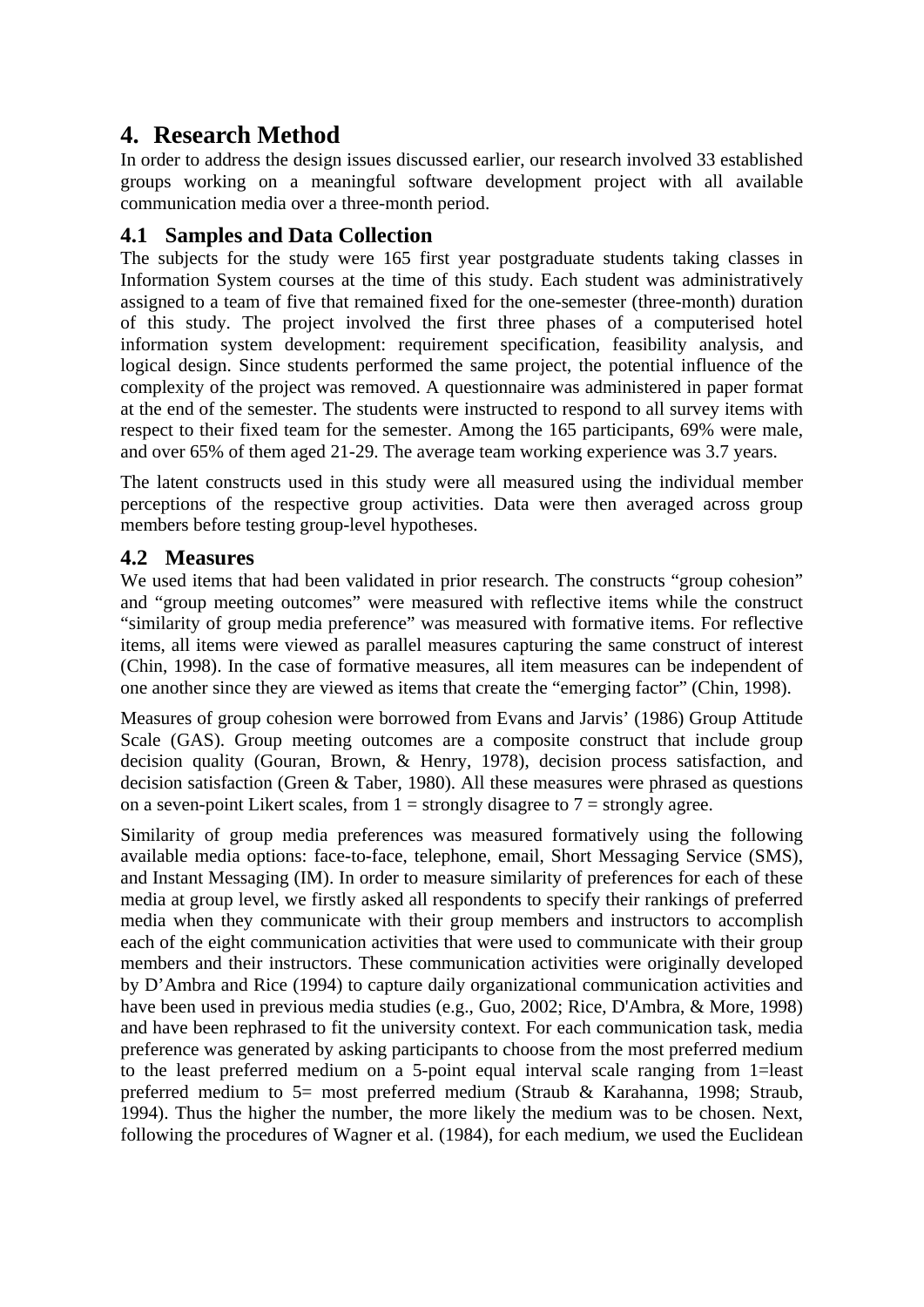distance measure to measure an individual's similarity of medium preference from the others in the group.

$$
\left[\sum_{j=1}^n\frac{(S_j-S_j)^2}{n}\right]_{{}^{1}\times}
$$

Where  $S_i$  is the mean medium preference for individual i, and  $S_i$  represents the mean medium preference of the jth member in a group of size n. This measure is a network analogue for representing social similarity (Wagner et al., 1984), which directly reflects the absolute distance of each individual person from every other individual in a group. Based on this individual level measure of media preference similarity, similarity of group media preference was obtained by using the coefficient of variation based on individual distance measures (standard deviation divided by the mean) (Wagner et al., 1984). A higher score indicates that group has a lower similarity in medium preference. We calculated this grouplevel measure for each of the five available media.

#### **4.3 Data Analysis**

The analysis of the data was done in a holistic manner using partial least squares (PLS). Among the many benefits of structural equation modelling tools, compared with traditional statistical techniques, PLS has its capacity to estimate simultaneously both the structural component and the measurement component (Gefen, Straub, & Boudreau, 2000). Compared with other structural equation models, PLS does not require a large sample size. Furthermore, PLS is more suitable when the objective is causal predictive testing, rather than testing an entire theory (Chin, 1998). Another distinctive feature of PLS is that it allows links between the measurement model and the latent constructs to be considered as either reflective or formative (Chin & Gopal, 1995). Given that the model presented in this study has not been tested before and considering the difficulty of recruiting the large sample size, as well as the formative nature of some of the measures used in this model, we used PLS-graph version 3.0 to analyse our model.

#### **5. Results**

In order to ensure our conclusion on structural relationship is drawn from a set of measurement instruments with desirable psychometric properties, we followed a two-step procedure to analyse our model. First the measurement model was assessed and then the structural model was tested.

#### **5.1 Measurement Model**

In evaluating the reflective measurement models, we examined the individual item reliability by looking at the construct loadings, internal consistency which was measured using composite reliability, and the average variance extracted (AVE). Table 1 shows the result. For all constructs with multiple measures, all loadings are significant at the .01 level and above the recommended .7 parameter value (Chin, 1998). Table 1 shows that all reliabilities are greater than .70 and average variance extracted to be above .50 recommended level (Chin, 1998). Based on the criteria mentioned above, the reflective measures of the constructs in this study had adequate convergent validity.

The discriminant validity of the measurement model was assured by looking at the crossloadings. They are obtained by correlating the component scores of each latent variable with both their respective block of indicators and all other items that are included in the model (Chin, 1998). In this study, the loadings of indicators for that particular construct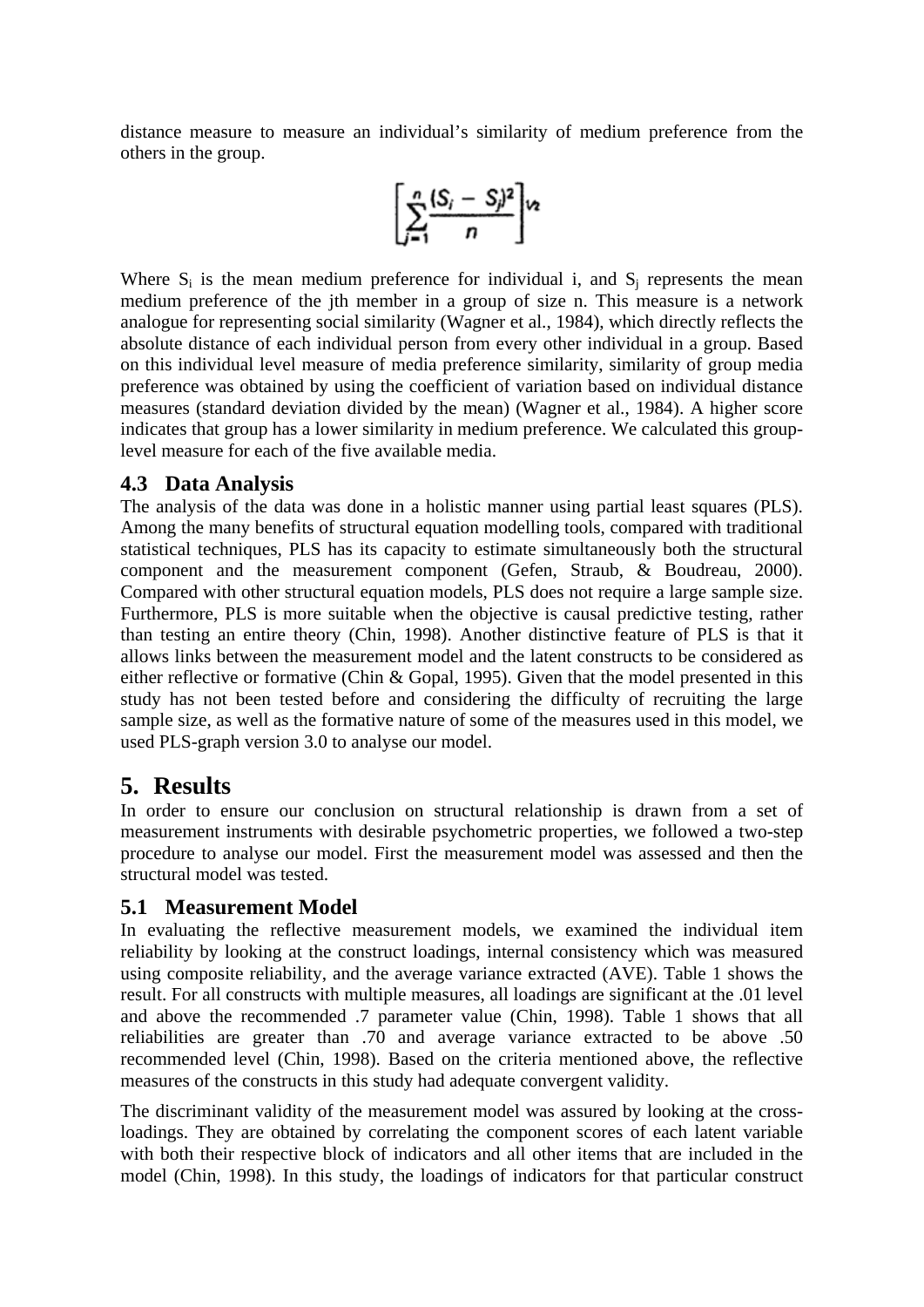were all higher than the other indicators used to measure the other constructs (Chin, 1998). Taking together, this implies that this study exhibited discriminant validity and acceptable psychometric properties.

For the formative measures, they are weighted according to their relative importance in forming the construct. The weights allow us to determine the extent to which each indicator contributed to the development of the construct (Sambamurthy & Chin, 1994). Table 1 shows the weights for all formative indicators of similarity of group media preference construct. Among the formative indicators of similarity of group media preference, data in Table 1 confirm that similarity of face-to-face preference, similarity of telephone preference, similarity of email preference, and similarity of IM preference were all influential factors in forming similarity of group media preference. However, the similarity of preferring SMS contributed little to the similarity of group media preference.

| Factor                                                 | <b>Variable</b>                       | Weight | Loading | t-value        |
|--------------------------------------------------------|---------------------------------------|--------|---------|----------------|
| <b>Group Cohesion</b>                                  | COHE1                                 |        | 0.838   | 14.433         |
| Internal Consistency: 0.922                            | COHE <sub>2</sub>                     |        | 0.898   | 41.185         |
| AVE: 0.747                                             | COHE3                                 |        | 0.840   | 16.287         |
|                                                        | COHE4                                 |        | 0.878   | 16.478         |
| <b>Decision Quality</b>                                | DQ1                                   |        | 0.926   | 28.068         |
| Internal Consistency: 0.959                            | DQ <sub>2</sub>                       |        | 0.919   | 28.431         |
| AVE: 0.854                                             | DQ3                                   |        | 0.920   | 47.586         |
|                                                        | DQ4                                   |        | 0.931   | 35.614         |
| <b>Decision Process Satisfaction</b>                   | DPS <sub>1</sub>                      |        | 0.951   | 45.722         |
| Internal Consistency: 0.965                            | DPS <sub>2</sub>                      |        | 0.949   | 33.294         |
| AVE: 0.901                                             | DPS3                                  |        | 0.948   | 51.256         |
| <b>Decision Satisfaction</b>                           | DS <sub>1</sub>                       |        | 0.965   | 56.423         |
| Internal Consistency: 0.965                            | DS2                                   |        | 0.931   | 44.590         |
| AVE: 0.824                                             | DS3                                   |        | 0.919   | 22.040         |
|                                                        | DS4                                   |        | 0.923   | 28.587         |
| <b>Similarity of Group Media</b><br><b>Preferences</b> | Similarity of Face-to-face Preference | 0.317  |         | 1.892          |
|                                                        | Similarity of Telephone Preference    | 0.426  |         | 2.621          |
|                                                        | Similarity of Email Preference        | 0.455  |         | 3.344          |
|                                                        | Similarity of SMS Preference          | 0.029  |         | $0.213$ (n.s.) |
|                                                        | Similarity of IM Preference           | 0.347  |         | 2.457          |

**Table 1:** Construct Weights and Lodgings, Internal Consistency, and Average Variance Extracted

#### **5.2 Structural Model**

Having confirmed the psychometric properties of the scales in our model, the next step was to assess the explanatory power of the entire model on similarity of group media preference and meeting outcomes as well as the predictive power of the independent variable and mediating variable. Paths in this model are interpreted as standardized regression weights and the loadings on each construct as loadings in principal component analyses. A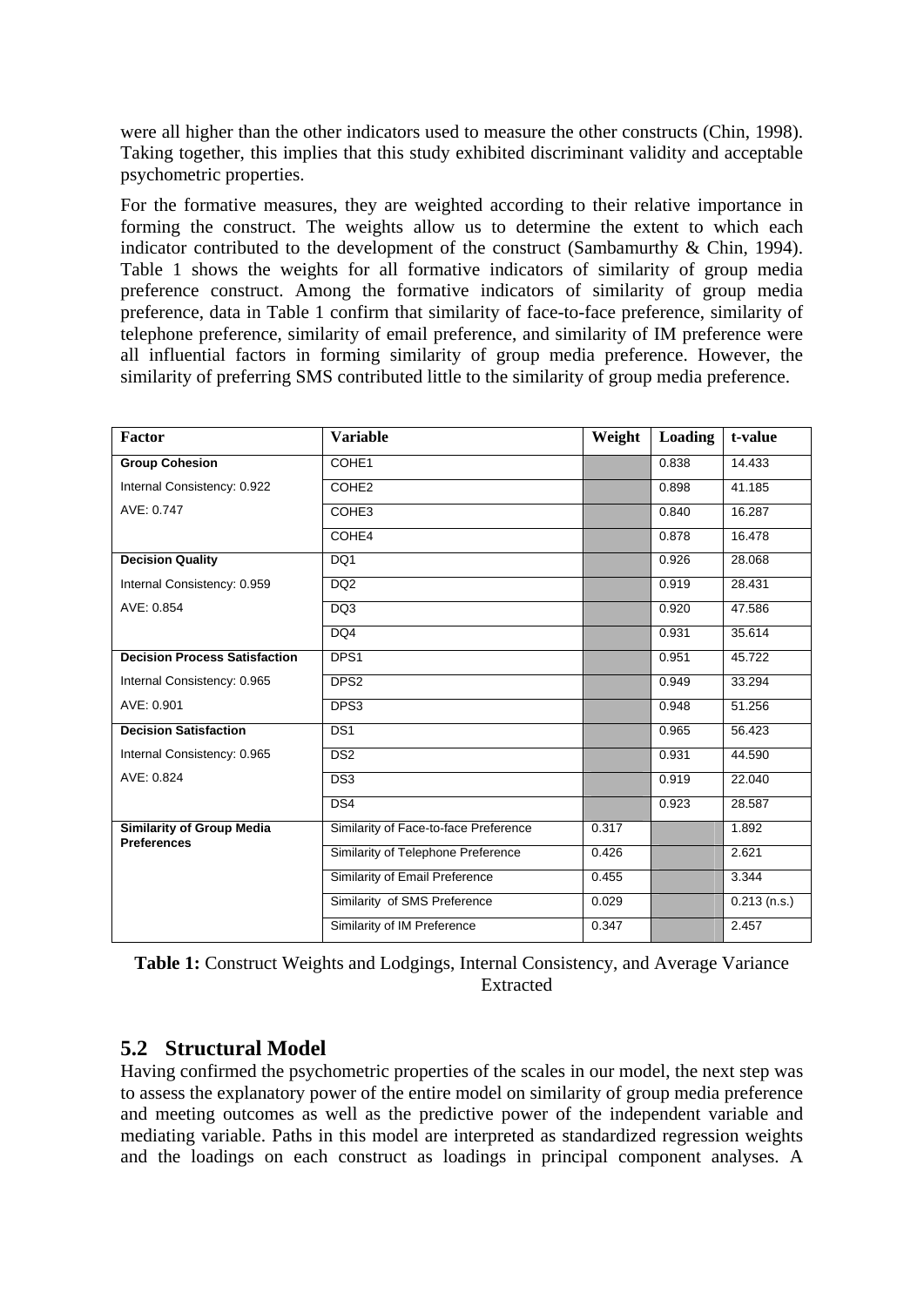bootstrapping procedure with replacement using 500 subsamples was used to estimate the statistical significance of the parameter estimates. A summary of these results is presented in Figure 2.

The analysis shows that group cohesion accounts for 61.3 percent of the variance in similarity of group media preferences. The relationship between group cohesion and similarity of media preferences is statistically significant at the .01 level  $(\beta = .783, )$ t=13.022), indicating that the higher the level of group cohesion, the more similar group media preferences are, supporting hypothesis 1.

The  $R^2$  of .738 for group meeting outcomes indicates that the two external factors (group cohesion and similarity of group media preferences) accounted for 73.8% of the variance of the construct, group meeting outcomes. The  $R^2$  indicates the predictive power of this model, and suggests that there is a significant combined effect of all independent variables on the dependent variable in this operational model. The relationship between similarity of group media preferences and group meeting outcomes is statistically significant at the .01 level (β=-.348, t=2.321). This denotes that the more similar group media preferences are, the higher the group meeting outcomes, supporting hypothesis 2.



**Figure 2:** Structural Model

The hypothesized model presented in Figure 1 represents our best theoretical predictions of the relationships between the variables of interest to this study. Of most interest in this study are the relationships between similarity of group media preferences and the other variables in the model. In order to evaluate the relative impact of similarity of group media preferences on the relationship between group cohesion and group meeting outcomes, we compared the change in their  $R^2$  values when similarity of group media preferences is removed from the model, as recommended by Chin (1998). This difference in  $\mathbb{R}^2$  values allows us to examine the substantive impact of adding similarity of group media preferences to the model. This is a good indicator of its substantive impact since it provides an explicit comparison of  $\mathbb{R}^2$  values generated from models with and without the mediating variable in question (Mathieson, Peacock, & Chin, 2001). More specifically, the effect size can be calculated as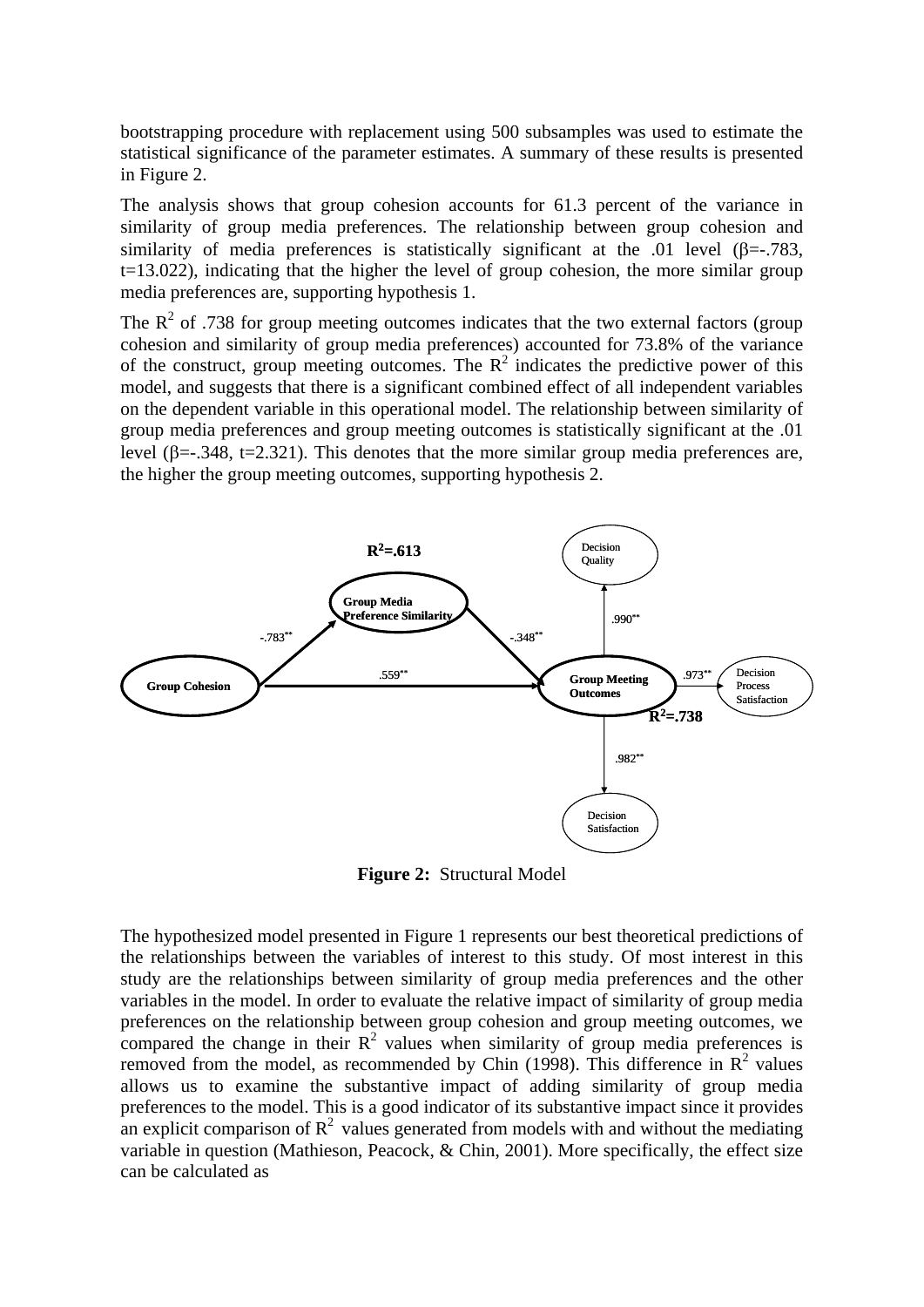$f^2 = (R^2_{full} - R^2_{\text{ excluded}}) / (1 - R^2_{\text{full}})$ 

Cohen (1988) suggests 0.02, 0.15, and 0.35 as operational definitions of small, medium, and large effect sizes respectively. Based on the formula, similarity of group media preferences with an effect size of 0.18 has a substantial influence on group meeting outcomes.

#### **6. Discussion and Conclusion**

This study demonstrates that normative social influence plays an important role in group interactions and meeting outcomes. The empirical results suggest that we can extend the social influence model of technology use by including normative social influence, group members' media preferences and their impact on group meeting outcomes, in an effort to better understand why some groups succeed to a greater extent than others.

By studying established groups operating in their natural setting, rather than ad hoc groups formed solely for experimental purposes, we were able to examine the relationship of groups themselves, such as group cohesion, with their media preferences and group meeting outcomes. The group cohesion measure would have little value or meaning for a temporary group, and our setting has permitted us not only to validate the measure, but also to empirically confirm its potential importance in the study of groups. Furthermore, the present study findings indicate that by applying group norms about media preference, work groups may alter a priori differences between groups and individuals into consistent behavior, which in turn may affect group members' perceptions of the technology used and group meeting outcomes.

A limitation of this study is the use of student sample and its implications for the generatlizability of the results. Students may have less experience in working with group members. However, because the students in this study were engaged in naturally occurring projects and using all available media that support their day-to-day collaboration on projects assigned by the lecturers, we believe the generalization is less of an issue. When people are engaged in a task that is meaningful to them, an accurate description of participants' judgements is more likely (Fredrickson & Mitchell, 1984).

Integrating the theory of normative social influence with similarity of group media preferences is a first step toward a better understanding of how groups can work more effectively. Future study should continue to explore the dynamic nature of group work in order to increase the variance explained in the model. The use of teams is an increasingly prevalent phenomenon in organizations and information technologies designed to support team work is one way organizations attempt to improve the group effectiveness.

### *References*

- Bandura, A. Social Foundatioins of Thought and Action: A social cognitive theory Prentice-Hall, Englewood Cliffs, NJ, 1986.
- Chin, W.W. "The partial least squares approach for structural equation modeling," in: Modern Methods for Business Research, G.A. Marcoulides (ed.), Lawrence Erlbaum Associates, Hillsdale NJ, 1998, pp. 295-336.
- Chin, W.W., and Gopal, A. "Adoption intention in GSS: Importance of beliefs," Database Advances (26:2&3) 1995, pp 42-64.
- Cohen, J. Statistical Power Analysis for the Behavioral Sciences Erlbaum, Hillsdale,NJ, 1988.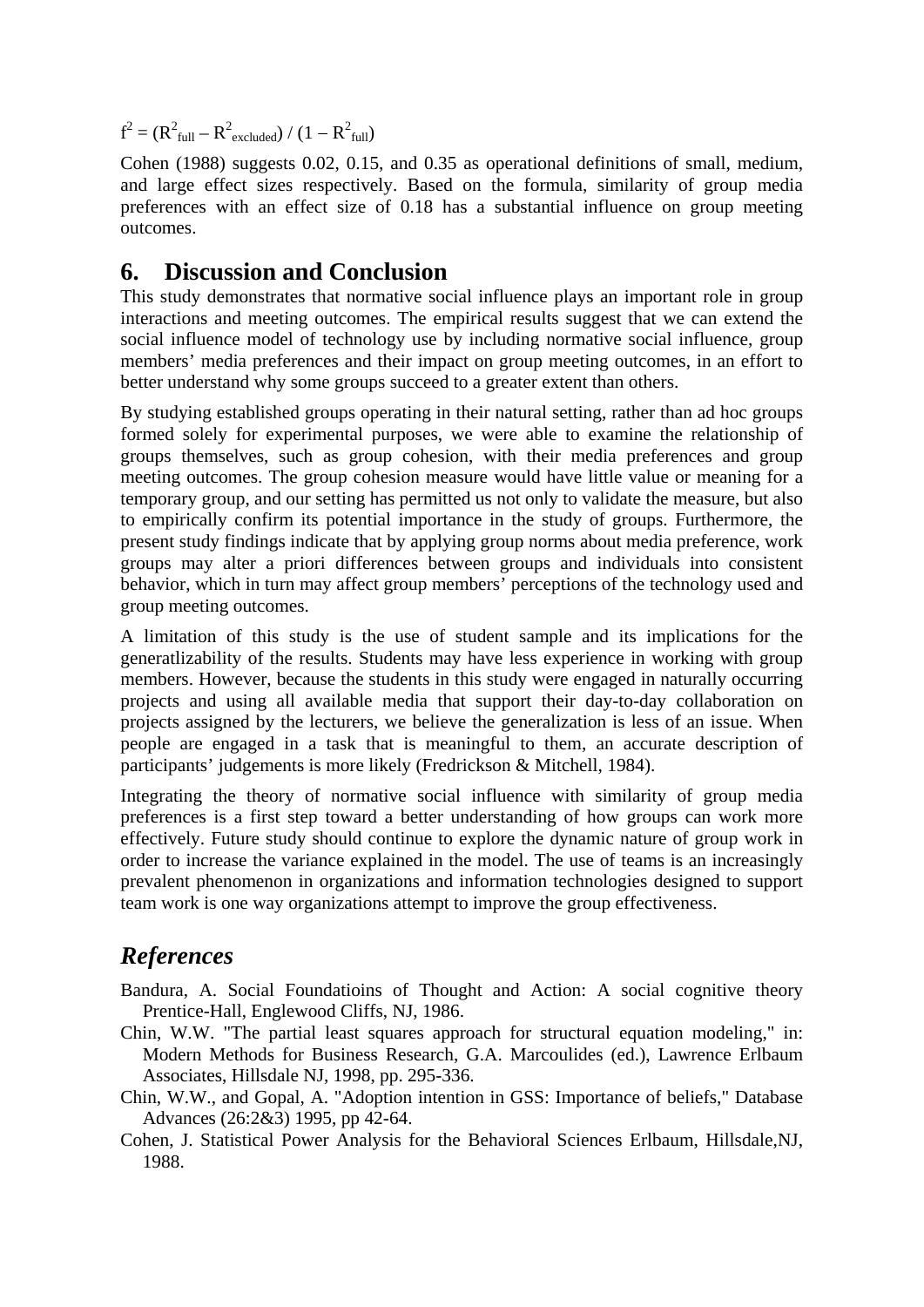- D'Ambra, J., and Rice, R.E. "Multimethod approaches for the study of computer-mediated communication equivocality, and media selection," IEEE Transactions on Professional Communication (37:4) 1994, pp 231-239.
- Deutsch, M., and Gerard, H.B. "A Study of normative and informative social influence upon individual judgment," Journal of Abnormal and Social Psychology (51) 1955, pp 629-636.
- Evans, N.J., and Jarvis, P.A. "The group attitude scale: A measure of attraction to group," Small Group Behavior (17:2) 1986, pp 203-216.
- Festinger, L. "A theory of social comparison processes," Human Relations (7) 1954, pp 117-140.
- Festinger, L., Gerard, H., and Hymonitch, B. "The Influence processes in the presence of extreme deviants," Human Relations (5) 1952, pp 327-346.
- Fredrickson, J.W., and Mitchell, T.R. "Strategic decision processes: Comprehensiveness and performance in an industry with an unstable environment," Academy of Management Journal (27:2) 1984, pp 399-423.
- Fulk, J. "Social construction of communication technology," Academy of Management Journal (36:5) 1993, pp 921-950.
- Fulk, J., and Boyd, B. "Emerging theories of communication in organizations," Journal of Management (17:2) 1991, pp 407-446.
- Fulk, J., Schmitz, J., and Steinfield, C.W. "A Social influence model of technology use," in: Organizational and Communication Technology, J. Fulk and C. Steinfield (eds.), Sage Publications, Newbury Park, CA, 1990, pp. 117-142.
- Fulk, J., Steinfield, C.W., Schmitz, J., and Power, J.G. "A Social information processing model of media use in organizations," Communication Research (14:5) 1987, pp 529- 552.
- Gefen, D., Straub, D.W., and Boudreau, M. "Structural equation modeling and regression: Guidlines for research practice," Communication of the Association for Information Systems (4:7) 2000, pp 2-79.
- Gouran, D.S., Brown, C., and Henry, D.R. "Behavioral correlates of perceptions of quality in decision-making discussions," Communication Monographs (45:1) 1978, pp 51-63.
- Green, S.G., and Taber, T.D. "The effects of three social decision schemes on decision group processes," Organizational Behavior and Human Performance (25:1) 1980, pp 97- 106.
- Gully, S.M., Devine, D.J., and Whitney, D.J. "A meta-analysis of cohesion and performance: Effects of level of analysis and task interdependence," Small Group Behavior (26:4) 1995, pp 497-520.
- Guo, Z. "Cultural Influence on Communication Media Choice Behavior: A Cross-Cultural Study within Multinational Organizational Settings," in: Information Systems, University of New South Wales, Sydney, 2002.
- Hogg, M.A. The Social Psychology of Group Cohesiveness: From Attraction to Social Identity New York University Press, New York, 1992.
- Kaplan, M.F., and Miller, C.E. "Group decision making and normative versus informational influence: Effects of types of issue and assigned decision rule," Journal of Personality and Social Psychology (53:2) 1987, pp 306-313.
- Lee, E.-J., and Nass, C. "Experimental tests of normative group influence and representation effects in computer-mediated communication:When interacting via computers differs from interacting with computers," Human Communication Research (28:3) 2002, pp 349-381.